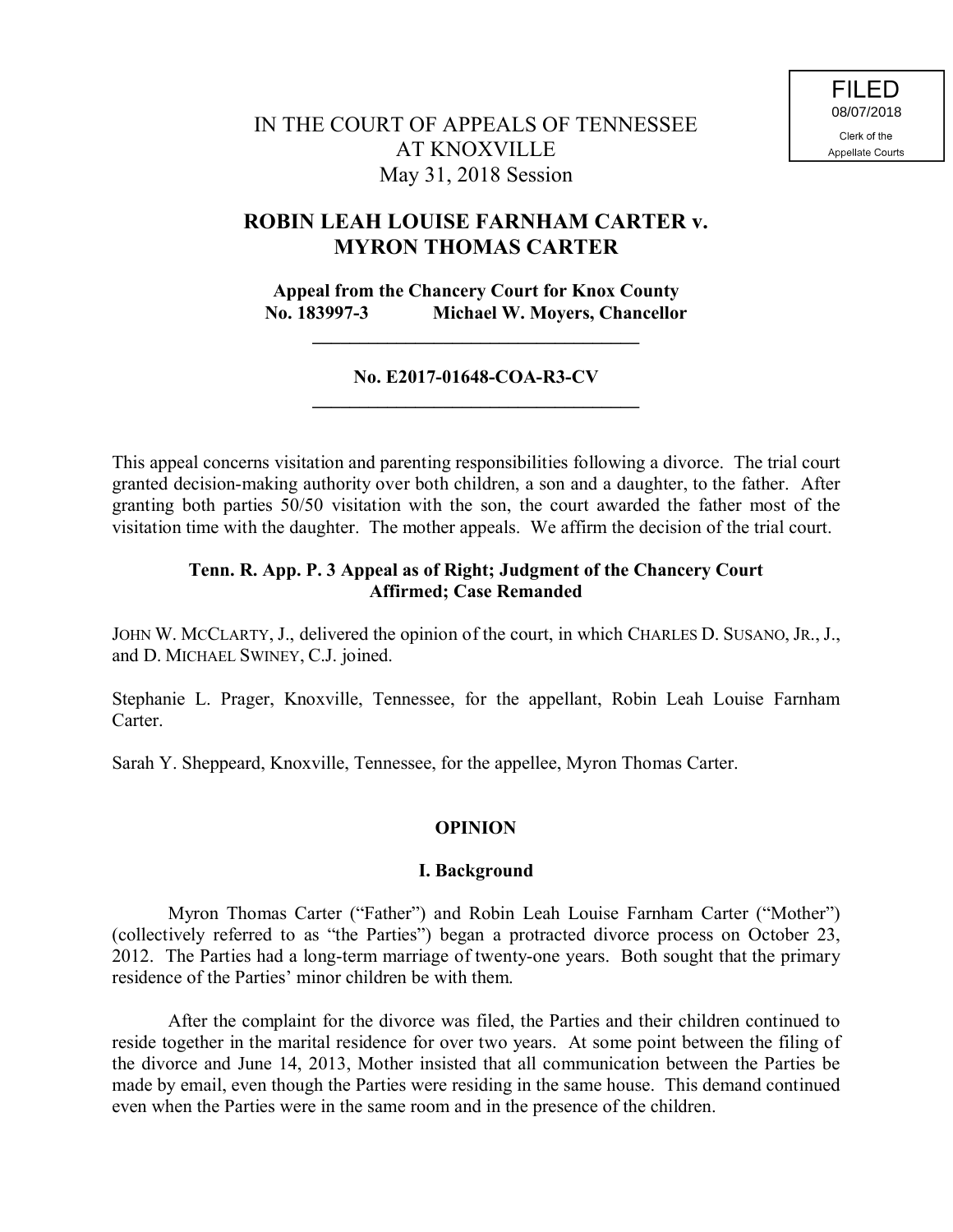In January 2015, following a hearing and agreement announced to the court on December 11, 2014, the Parties' first co-parenting order was issued. This order provided for the Parties to have equal time with the children and outlined how the Parties would tell the children about the pending divorce. The parenting plan also gave the non-supervising parent the option of first refusal when the supervising parent needed a caregiver.

In September 2015, just a brief time before the trial was to resume, the Parties attempted one of multiple mediations. A mediator's report was filed on September 17, 2015, and revised parenting plans were submitted on behalf of each party that same week. At this point in time, Father sought more than fifty-fifty visitation with the children.

When the trial resumed on September 22, 2015, each party testified at length about facts related to the statutory custody factors. Mother repeatedly stated that she has been the primary caretaker for the children prior to the divorce action, a fact not in dispute. However, even before the Parties' separation, Mother and the Parties' daughter had experienced a bad relationship. They argued often, resulting in yelling, with the daughter sometimes hitting Mother. Frequently, both Mother and daughter went to their respective bedrooms to cry. A review of the events shows that problems existed between the daughter and Mother prior to the Parties' separation. In a deposition in October 2013, Mother testified about the fights between herself and daughter. From the time of the Parties' separation in January 2015 and the custody portion of the trial in September of that year, their relationship worsened. At trial, Mother described her relationship with daughter by observing, "[i]t is not good." She also related that the daughter is angry with her and described the relationship as "very strained." Mother acknowledged that the daughter had told her that she did not want to live with her, and there was corroborating testimony to that effect.

In the memorandum opinion, entered October 5, 2015, the trial court observed that daughter "testified adamantly and emphatically and quite emotionally" that she wished to spend most of the time with Father. The court also spoke of both parents, acknowledging that the daughter was closer to Father than Mother. The court further noted that "it is apparent to the court that for whatever reason the relationship between [the daughter] and her mother has been so damaged that at this point it seems beyond repair." The court considered the fifty-fifty agreement but decided that it was not in the daughter's best interest. As to the son, the trial court did grant fifty-fifty visitation. Father's proposed parenting plan was adopted on a temporary basis; the court also required counseling to occur with Dr. Candice Blake and directed that the situation would be revisited at the end of the school year.

On October 4, 2016, the court entered an order related to the final hearing on the custody issue:

The parties, through counsel, represented to the Court that they have been operating under the Temporary Parenting Plan provisions ordered by the Court in its October 5, 2015 Memorandum Opinion Order and further that counseling with Candice Blake has been concluded. It is [Mother's] position that Dr. Blake did not counsel with the entire family. It is further her position that the counseling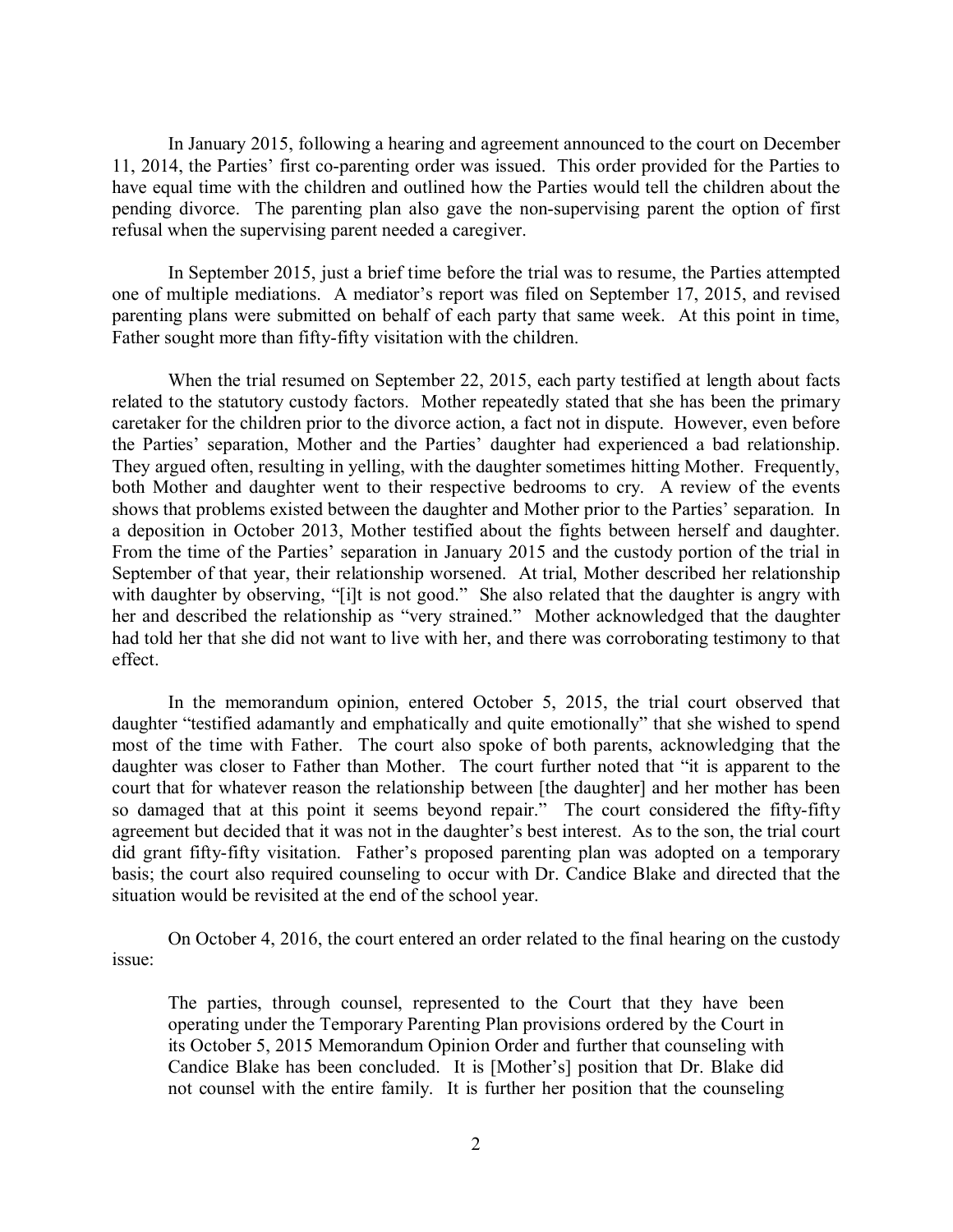that did occur has not resolved the issues that caused the Court to order counseling previously. [Father] objected to further counseling, but the parties, through counsel, acknowledge that there are still significant issues especially between [Mother] and the parties' daughter. Therefore, the Court hereby orders that the parties meet with Shannon Wilson, PhD, for family counseling in an effort to improve the relationship between [Mother] and the parties' daughter, to improve communication between [Mother] and [Father], and to address such other issues as Dr. Wilson deems appropriate. The Court further finds that the family counseling shall be directed by Dr. Wilson, who shall meet with the various family members as she deems appropriate for a reasonable period of time. In the meantime, the Court's prior orders regarding co-parenting shall remain in full force and effect and a revised Temporary Parenting Plan should be entered to specifically contain said co-parenting provisions.

Thus, more counseling ensued, with yet another counselor. Unfortunately, the relationship between the daughter and Mother continued to deteriorate. At a final hearing on May 15, 2017, Mother described the current situation with daughter, giving specific examples of "a multitude of issues." She described an unhappy teenager over whom she has utterly no control. According to Mother, when the daughter is at her house, she "stays in her room and doesn't come out or talk or anything."

After the hearing, the court adopted the temporary parenting plan as its Permanent Parenting Plan. In the final order, the court found:

With regard to the children, the Court has required [Mother] and specifically her daughter … to engage in counseling to fix their troubled relationship. It appears to the Court that these efforts have failed. [Mother]'s relationship with [daughter] continues to be problematic, and the Court does not find it in the best interest of the child … to force the issue any further.…It is the Court's fervent hope that the relationship will someday be repaired, but the Court has done all that it reasonably can in this regard.

As a result, the father received 285 days a year and all major decision-making authority in regard to the daughter. Mother only received 80 days a year with the daughter. In regard to the son, the parents received a fifty-fifty split of time and Father was given the major decision-making authority, except religion. Mother timely appealed this judgment.

## **II. ISSUES**

The issues raised on appeal by Mother are restated as follows:

A. Regarding the Parties' minor daughter, did the court err by making an initial custody determination without conducting a comparative fitness analysis as to both parents as required by Tennessee Code Annotated section 36-6-106, and instead relied on daughter's testimony.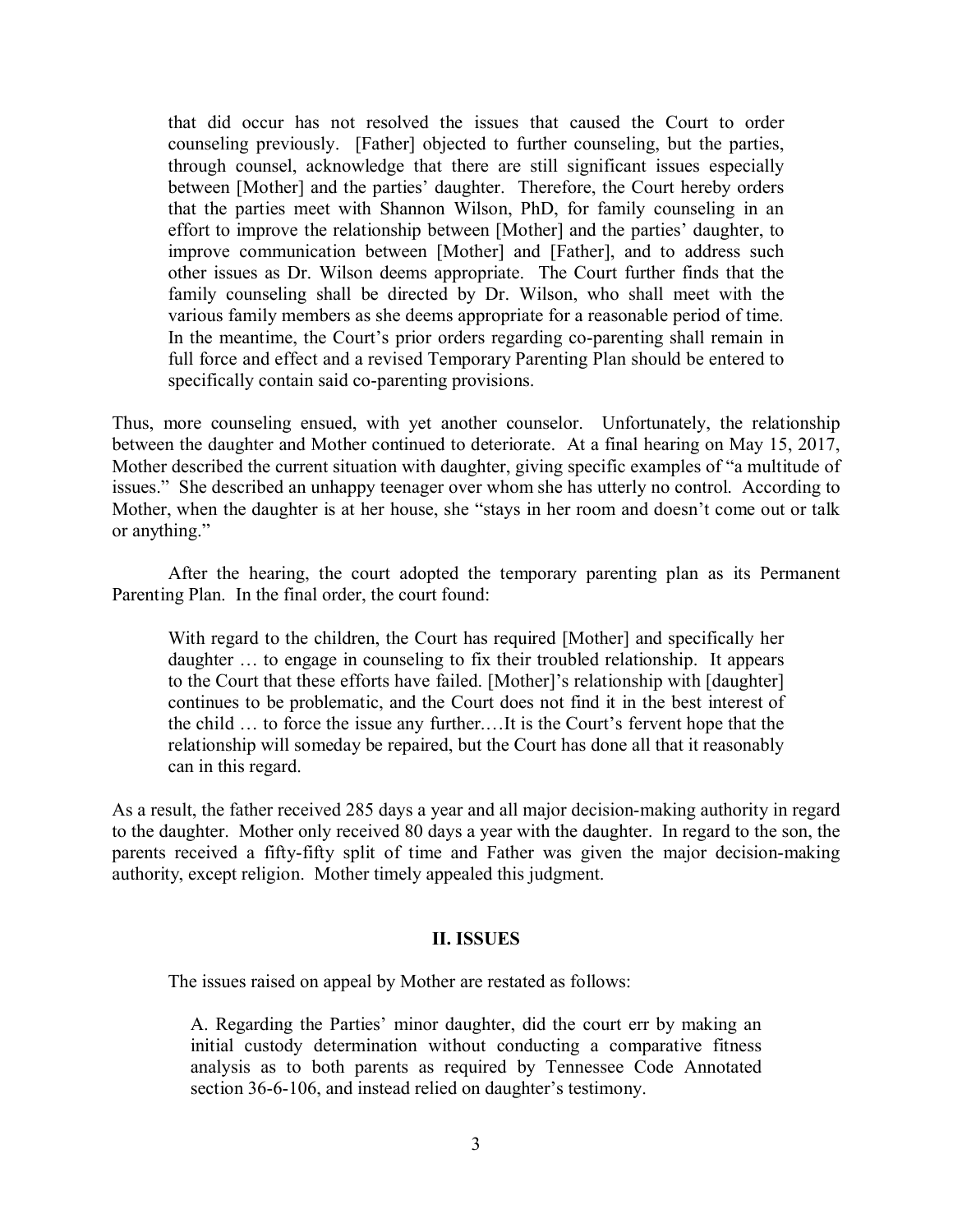B. Regarding the Parties' minor son, did the court err by making an initial custody determination without conducting a comparative fitness analysis as to both parents as required by Tennessee Code Annotated section 36-6-106, particularly where no rationale for the designation of Father as primary residential parent with most of the decision-making authority is concerned.

#### **III. STANDARD OF REVIEW**

The appropriate standard of "review of the trial court's factual findings is de novo upon the record, accompanied by a presumption of the correctness of the findings, unless the preponderance of the evidence is otherwise." *Armbrister v. Armbrister*, 414 S.W.3d 685, 692 (Tenn. 2013); *See* Tenn. R. App. P. 13(d). Specifically, "whether a material change in circumstances has occurred and whether modification of a parenting plan serves a child's best interests are factual questions." *Id.* Therefore, these findings are given the presumption of correctness, unless the evidence preponderates against them. *Id* at 693*.* Appellate courts should not overturn a trial court's decision merely because reasonable minds could reach a different conclusion. *Eldridge v. Eldridge*, 42 S.W.3d 82, 85 (Tenn. 2001).

"Custody and visitation determinations often hinge on subtle factors, including the parents' demeanor and credibility during the divorce proceedings themselves." *Gaskill v. Gaskill*, 936 S.W.2d 626, 631 (Tenn. Ct. App. 1996). The paramount concern in a custody case is the welfare and best interest of the parties' minor children, *Ruyle v. Ruyle*, 928 S.W.2d 439, 441 (Tenn. Ct. App. 1996), the determination of which necessarily turns on the particular facts of each case. *Koch v. Koch*, 874 S.W.2d 571, 575 (Tenn. Ct. App. 1993). The trial court is obligated to consider all the appropriate factors in reaching its decision regarding custody. *Woods v. Woods*, No. M2006-01000-COA-R3-CV, 2007 WL 2198110, at \*2 (Tenn. Ct. App. July 26, 2007).

On appeal, the trial court's decision regarding parenting schedules is reviewed for an abuse of discretion. *Armbrister*, 414 S.W.3d at 693. While "[t]rial courts are vested with wide discretion in matters of child custody," the appellate courts may interfere with the lower court's ruling "upon a showing of erroneous exercise of that discretion." *Koch*, 874 S.W.2d at 575. A trial judge abuses his discretion when he applies an incorrect legal standard, reaches an illogical result, resolves the case on a clearly erroneous assessment of the evidence or relies on reasoning that causes an injustice. *Gonsewski v. Gonsewski*, 350 S.W.3d 99, 105 (Tenn. 2011). "Appellate courts should reverse custody decisions 'only when the trial court's ruling falls outside the spectrum of rulings that might reasonably result from an application of the correct legal standards to the evidence.'" *Kelly v. Kelly*, 445 S.W.3d 685, 696 (Tenn. 2014).

#### **IV. DISCUSSION**

Custody and visitation arrangements are viewed as some of the most important decisions that a trial court will have to make. *Chaffin v. Ellis*, 211 S.W.3d 264, 286 (Tenn. Ct. App. 2006). A trial court's child custody determination is factually driven, and the court must consider all of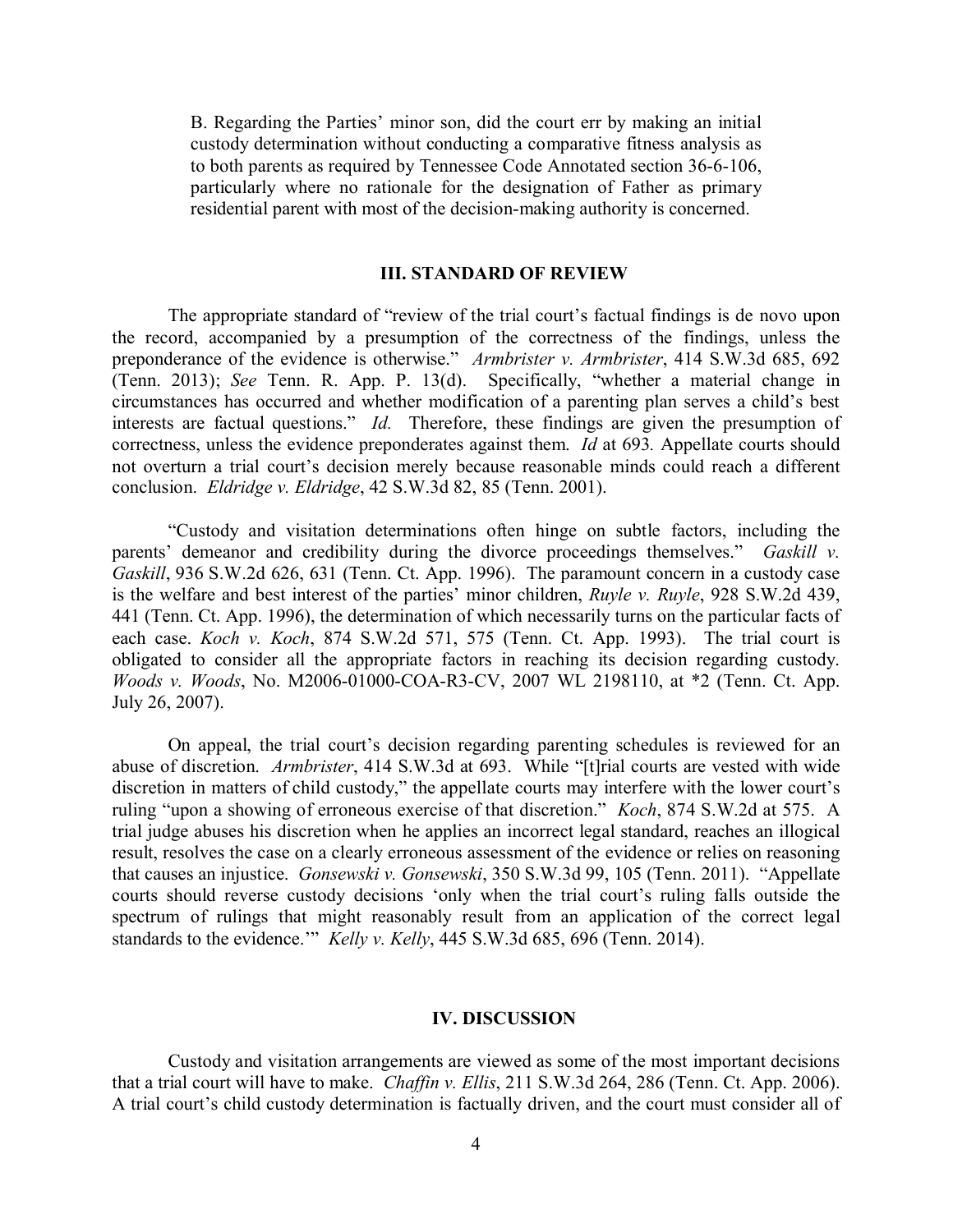the facts and circumstances involved in reaching its decision. *Chaffin*, 211 S.W.3d at 286. While trial courts have broad discretion to make decisions regarding parenting arrangements, those determinations must be made based on proof and applicable principles of law. *Id.*

Pursuant to Tennessee Code Annotated section 36-6-404(a), any final decree in an action for absolute divorce involving a minor child shall incorporate a permanent parenting plan, defined in Tennessee Code Annotated section 36-6-402(3) as "a written plan for the parenting and best interests of the child, including the allocation of parenting responsibilities and the establishment of a Residential Schedule." The trial court is charged with determining a residential schedule, which defines one party the primary residential parent and designates in which parent's home the child will reside on given days during the year. Tenn. Code Ann. § 36- $6-402(5)$ .

Tennessee Code Annotated section 36-6-406 contains a list of reasons to limit or restrict a parent's co-parenting time. If the limitations of section 36-6-406 are not dispositive for determining the child's residential schedule, the court considers the factors found in section 36-  $6-106(a)(1)-(15)$ . Tenn. Code Ann. § 36-6-404. The former limitations do not apply to the case at bar; therefore, the court considered the latter fifteen factors. These factors include:

(1) The strength, nature, and stability of the child's relationship with each parent, including whether one (1) parent has performed the majority of parenting responsibilities relating to the daily needs of the child;

(2) Each parent's or caregiver's past and potential future performance of parenting responsibilities, including the willingness and ability of each of the parents and caregivers to facilitate and encourage a close and continuing parentchild relationship between the child and both of the child's parents, consistent with the best interest of the child. In determining the willingness of each of the parents and caregivers to facilitate and encourage a close and continuing parentchild relationship between the child and both of the child's parents, the court shall consider the likelihood of each parent and caregiver to honor and facilitate court ordered parenting arrangements and rights, and the court shall further consider any history of either parent or any caregiver denying parenting time to either parent in violation of a court order;

(3) Refusal to attend a court ordered parent education seminar may be considered by the court as a lack of good faith effort in these proceedings;

(4) The disposition of each parent to provide the child with food, clothing, medical care, education, and other necessary care;

(5) The degree to which a parent has been the primary caregiver, defined as the parent who has taken the greater responsibility for performing parental responsibilities;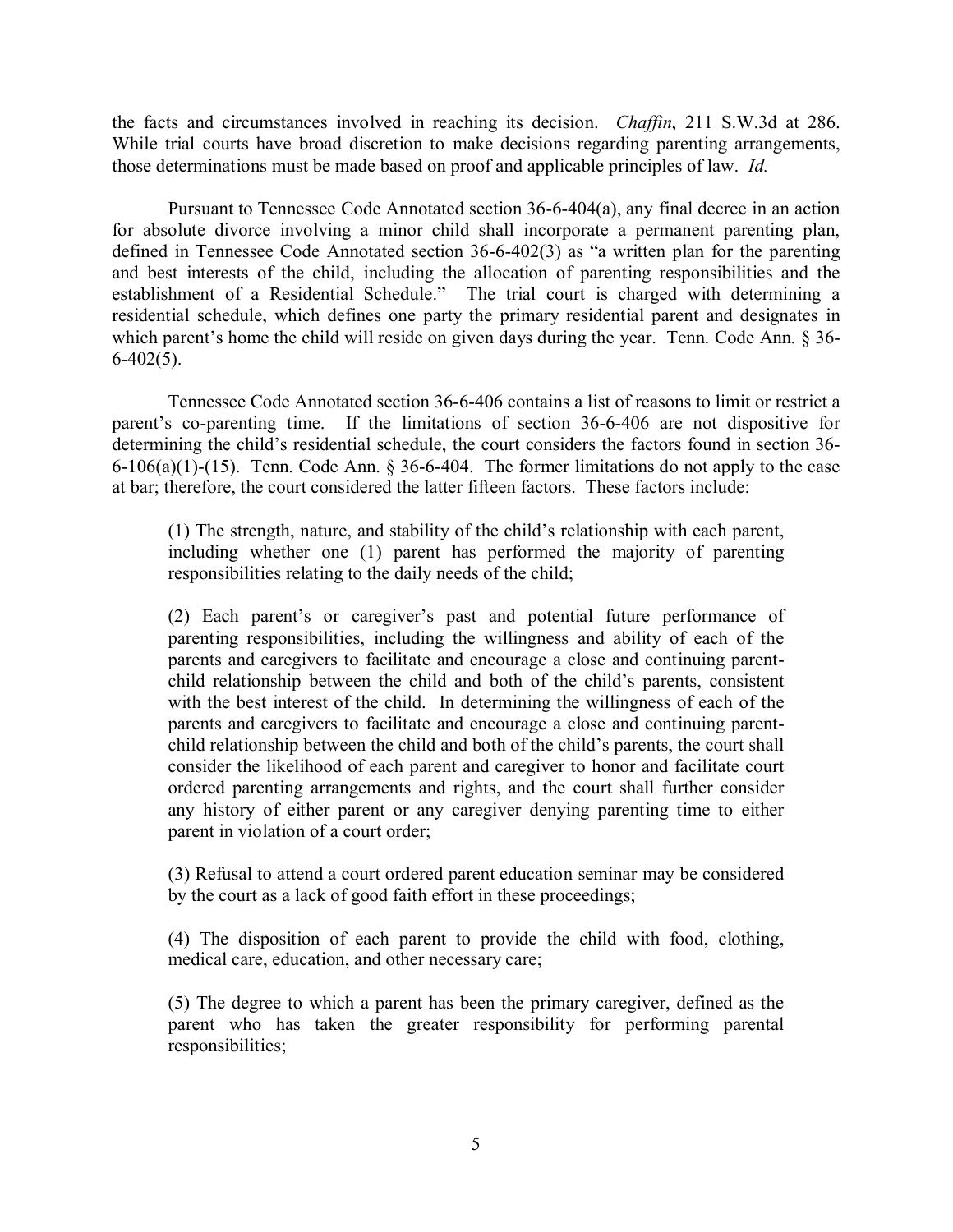(6) The love, affection, and emotional ties existing between each parent and the child;

(7) The emotional needs and developmental level of the child;

(8) The moral, physical, mental and emotional fitness of each parent as it relates to their ability to parent the child.  $\therefore$ 

(9) The child's interaction and interrelationships with siblings, other relatives and step-relatives, and mentors, as well as the child's involvement with the child's physical surroundings, school, or other significant activities;

(10) The importance of continuity in the child's life and the length of time the child has lived in a stable, satisfactory environment;

(11) Evidence of physical or emotional abuse to the child, to the other parent or to any other person…;

(12) The character and behavior of any other person who resides in or frequents the home of a parent and such person's interactions with the child;

(13) The reasonable preference of the child if twelve (12) years of age or older. The court may hear the preference of a younger child upon request. The preference of older children should normally be given greater weight than those of younger children;

(14) Each parent's employment schedule, and the court may make accommodations consistent with those schedules; and

(15) Any other factors deemed relevant by the court.

Tenn. Code Ann. § 36-6-106(a)(1)-(15).

Mother argues on appeal that the trial court did not properly conduct the necessary comparative fitness analyses required in this matter.

### **A. Daughter**

When applying the statutory factors to the facts of the case, factor one looks at the strength, nature, and stability of the child's relationship with each parent. This factor favors Father. The testimony given at trial reveals that the daughter's relationship with Father is much stronger than her relationship with Mother. The record reveals that Father is a steady source of aid and comfort to daughter - helpful with problems, fair in discipline and dependable. On the other hand, Mother and daughter have a volatile relationship that includes arguing and shouting, mutual disrespect, crying, and failure to problem solve or compromise. The evaluation of the second part of the factor, which focuses on the majority of parenting responsibilities, has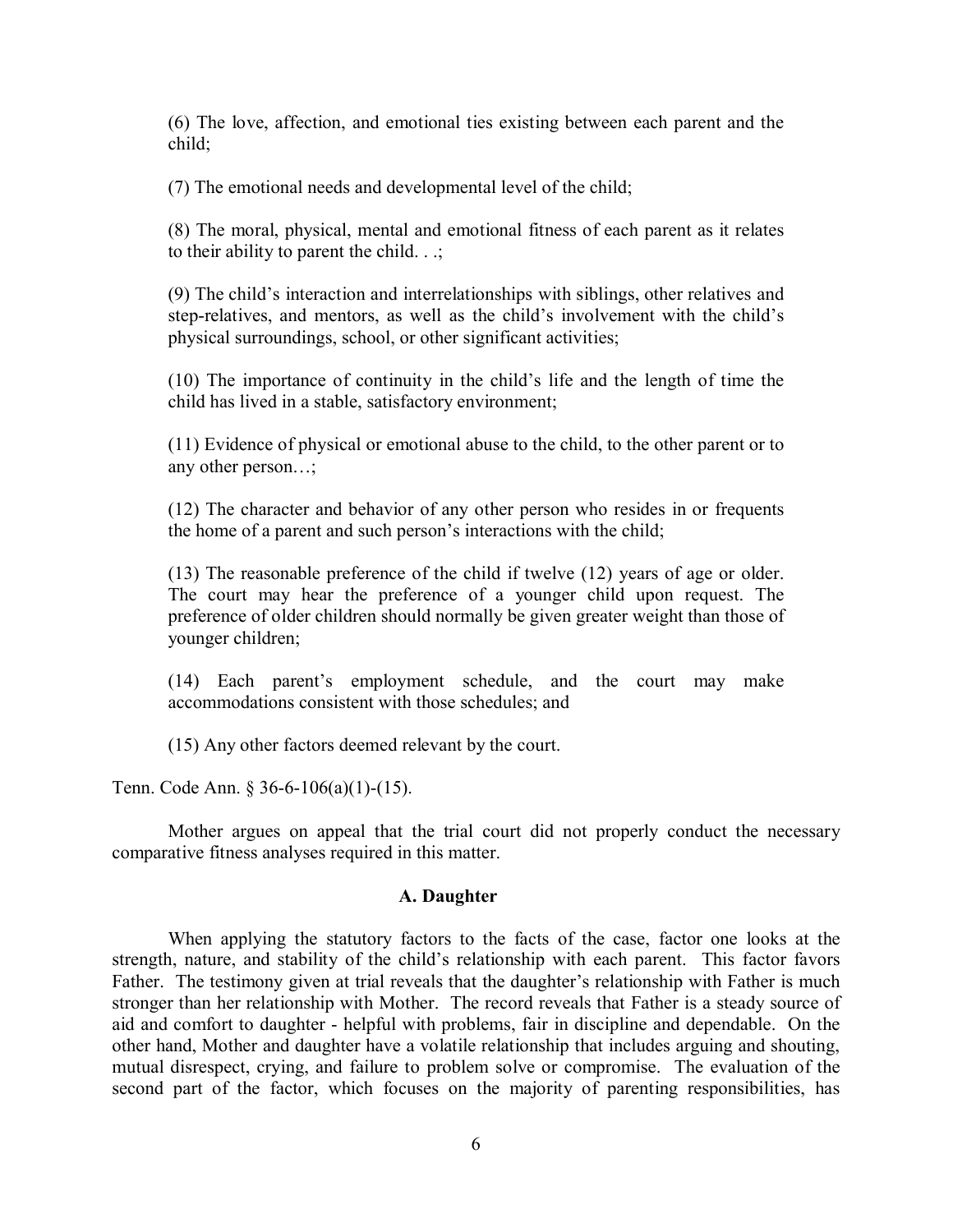changed over time. Mother was a stay-at-home mom before the divorce. At the separation, the Parties agreed to equal co-parenting. After the trial, Father became the primary caregiver. As a whole, factor one favors Father.

Factor two, each parent's past and potential for future performance of parenting responsibilities, also favors Father. The toxic relationship between Mother and daughter has been a problem for years. At the final hearing, Mother noted that their relationship is far worse than it was previously. Also, at this final hearing, the daughter spoke about how great a relationship she had with Father. Based on these statements, it is clear that comparatively Father has a stronger potential for future performance of parenting responsibilities in regard to the daughter.

Factor five was the crux of Mother's argument, focusing on who is the primary caregiver. Mother points out that as a stay-at-home mom, she was the primary caregiver for the majority of the daughter's life. However, at the time of the final hearing, Father had been the caregiver for a little over a year and a half. Further, although this factor now weighs in favor of Father, even if it were found to the contrary, it would not be dispositive of the total analysis.

Factor six focuses on the love, affection and emotional ties existing between each parent and the child. Based on the aforementioned relationship status between each parent and the daughter, comparatively this factor favors Father. Even if the factor were found to not favor Father, there is no conceivable basis for finding that this factor favors Mother.

Factor seven, focusing on the emotional needs and developmental level of the child, favors Father. Although the daughter was a mature young lady when she testified at age fourteen and is rapidly approaching the age of majority, Mother appears unable to adequately comprehend and address the daughter's emotional needs. On the other hand, Father helps the daughter work through emotional problems and provides constant support.

In evaluating factor eight, the court focused on the mental and emotional fitness of each parent as it relates to their ability to parent the child. As the court noted in its October 2015 memorandum opinion, Mother described Father as having an anger management problem and prone to angry outbursts. Father explained his frustration with Mother, which grew from her trust issues that resulted in constant interrogation about nonexistent affairs. Upon review, the court found that the daughter's testimony bolstered Father's assertions. Accordingly, this factor leans in favor of finding Father to be comparatively more fit in regard to the daughter.

Factor ten focuses on the continuity and stability of the child's life and the length of time in that environment. This factor favors Father, as the daughter's stable life stems from living with him. This has been the situation for two and one-half years. Over this time, the daughter's relationship with Mother has continued to deteriorate.

Factor thirteen, focusing on the reasonable preference of a child, if twelve years of age or older, strongly favors Father. The daughter is over the age of twelve and clearly prefers living with Father.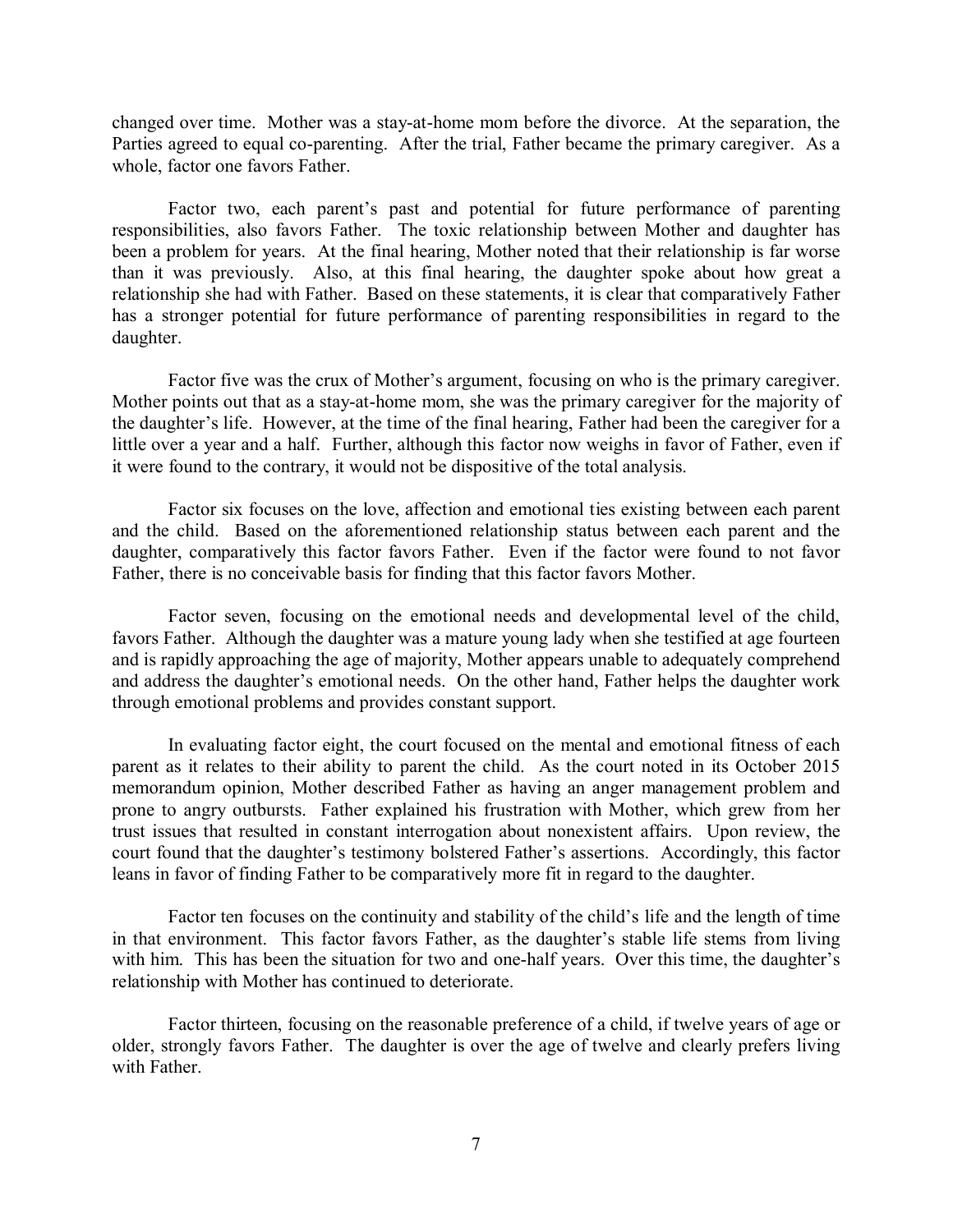Factors three, four, nine, eleven and twelve are inapplicable to the case at bar. Factors fourteen and fifteen did not favor either parent.

Based on the standard of review relevant in this matter, we find no grounds to overturn the trial court's determination on the parenting plan as it relates to the daughter. There is no evidence in the record that the trial court applied an incorrect legal standard, reached an illogical result, resolved the case on a clearly erroneous assessment of the evidence or relied on reasoning that causes an injustice. Therefore, the preponderance of the evidence supports the correctness of the trial court's assessment.

#### **B. Son**

Upon our review, we find that the trial court properly considered the law and the evidence in conducting a comparative fitness analysis with regard to the Parties' son. Even though the court never expressly listed all the factors that were considered in the parties' son's parenting plan, there is sufficient evidence that the trial court conducted an analysis. Although the court was obligated to consider the applicable statutory factors, "the statute does not require a trial court, when issuing a memorandum opinion or final judgment, to list every applicable factor along with its conclusion as to how that particular factor impacted the overall custody determination." See *Burnette v. Burnette*, No. E2002-01614-COA-R3-CV, 2003 WL 21782290, at \*6 (Tenn. Ct. App. July 23, 2003). A key signal that the trial court conducted an appropriate analysis on behalf of the son is the fact that a different co-parenting schedule exists for the son. Mother's argument that no analysis was conducted lacks merit.

The record is littered with examples of the parents not being able to communicate or truly having the ability to make a joint decision. Therefore, the trial court was tasked with determining which parent is better suited to make the major decisions for the son except religion. Based on all the facts and testimony presented in this case, the trial court concluded that Father was best suited to make these decisions for the son. The record reveals that Father appears to be a comparatively more stable parent. Further, Father has already been awarded the ability to make these decisions for the daughter. Therefore, the trial court found it was in the son's best interest that Father make the major decisions for him.

There are no grounds before us to support overturning the trial court's determination of the parenting plan as to the son. The court clearly made this decision based on the testimony and evidence presented. We find there is no proof in the record that the trial court applied an incorrect legal standard, reached an illogical result, resolved the case on a clearly erroneous assessment of the evidence or relied on reasoning that causes an injustice. Thus, the preponderance of the evidence supports the correctness of the trial court's assessment.